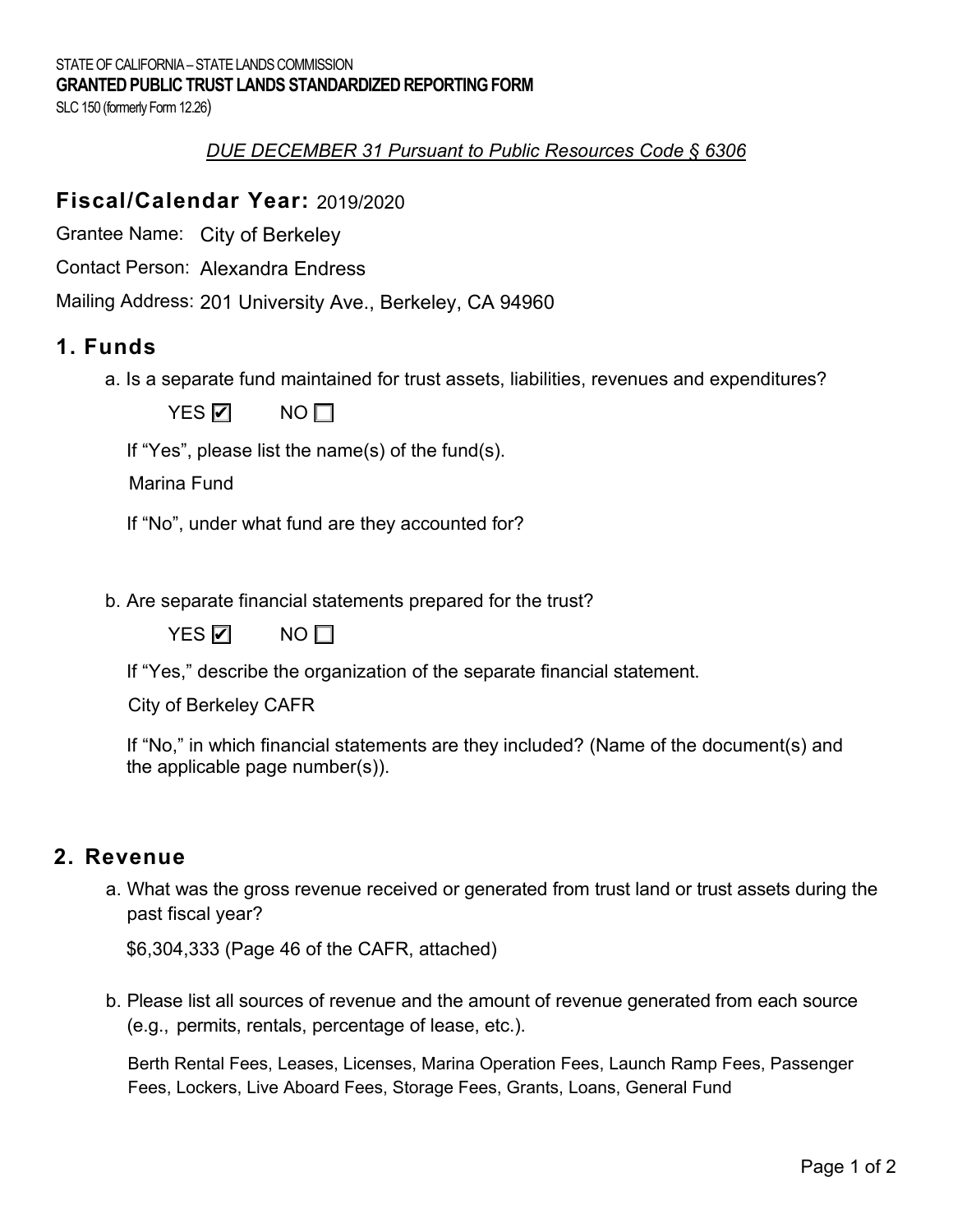### STATE OF CALIFORNIA – STATE LANDS COMMISSION **GRANTED PUBLIC TRUST LANDS STANDARDIZED REPORTING FORM**

SLC 150 (formerly Form 12.26)

## **3. Expenses**

 a. What was the total expenditure of funds received or generated from trust land or assets during the past fiscal year?

\$6,698,902 (Page 46 of the CAFR, attached)

 b. What expenses were allocated or charged directly to the trust? Please list the source of the expenditure and the amount expended.

Labor, Non-Labor, Loan Repayment, Inter-Departmental Transfers, Utilities, Benefits, Transportation, Communication, IT, Maintenance, Operations, Supplies

 c. Have there been any capital improvements over \$250,000 within the current fiscal year? Are any capital improvements over \$250,000 expected in the next fiscal year?

 d. Describe any other disposition of trust funds or assets or any other disposition of the trust lands or trust assets themselves. Include any internal funds that were transferred to other grantees, to the management of entity or under the management of another political subdivision of the grantee under an agreement, settlement, or memorandum of understanding. 2020, Bay Trail Extension #3. In 2021 or 2022, Marina Streets Improvements.<br>Describe any other disposition of trust funds or assets or any other disposition c<br>lands or trust assets themselves. Include any internal funds th

# **4. Beginning and Ending Balance**

 Please list the beginning and ending balances for the tidelands trust fund(s) for this past fiscal year.

Beginning: \$1,615,163 | Ending: \$1,080,113